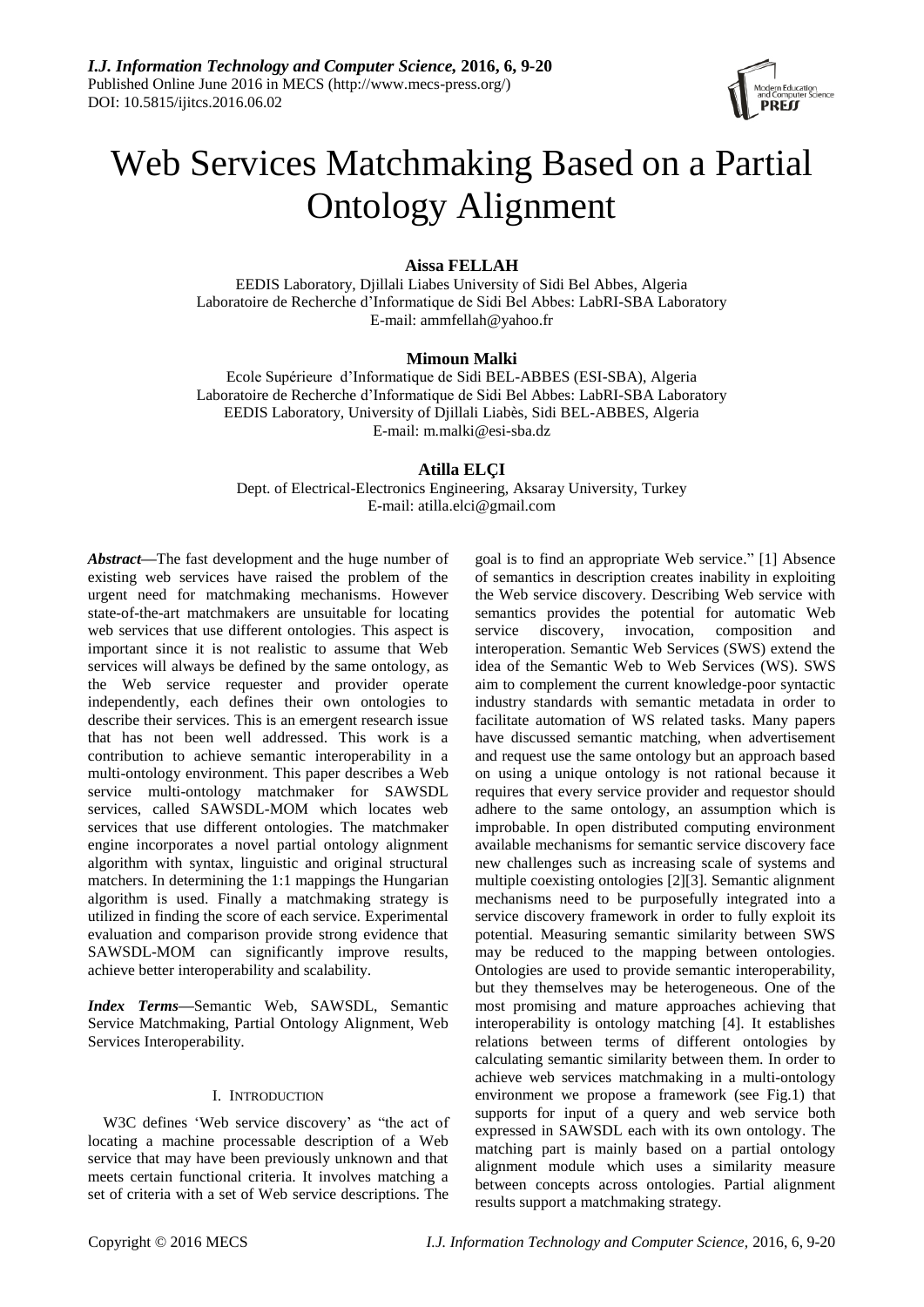This paper is organized as follows. Section 2 presents useful concepts for the rest of the document and provides an overview of related works. This helps clarify ideas and expose our approach. Section 3 presents the main contribution of this article: based explicitly on the partial alignment between ontologies, a matching approach for SAWSDL web services which may be annotated by different ontologies. Section 4 presents experimental evaluation of our ideas. Finally, in Section 5, we conclude and propose work.

#### II. RELATED WORK

In this section, we begin by presenting a brief background which is important to follow the rest of the document. Next, we describe related work, which we divided in two parts: the first is a classification of matchmaking approaches, where we categorize proposed solutions into two categories, one for solutions that support a single ontology and another that support multiontology solutions. In the second part of our overview we describe a brief survey of ontology matching techniques.

#### *A. Background*

#### *1. SAWSDL*

SAWSDL[5] (Semantic Annotations for WSDL) is the most popular Semantic Annotations for WSDL, becoming a W3C recommendation, enabling service providers to enrich their service descriptions with additional semantic information. SAWSDL introduces three varieties of attributes for the semantic annotation: modelReference, liftingSchemaMapping and loweringSchemaMapping, which are used to annotate existing Web services described in WSDL. A modelReference points to concepts with equally intended meaning expressed in an arbitrary semantic representation language. They are allowed to be defined for every WSDL and XML Schema element, though the SAWSDL specification defines their occurrence only in WSDL interfaces, operations, faults as well as XML Schema elements, complex types, simple types and attributes. The purpose of a modelReference is mainly to support automated service matchmaking. The SAWSDL specification does not restrict the type of semantic concepts a modelReference should point to. The only requirement is that the concepts are identifiable via URI references. In the context of this work, we will assume that annotations are only with OWL ontology concepts. As a second constraint, SAWSDL-MOM checks only the first modelReference of an element.

#### *2. Ontology and Alignment*

Ontology is a recent knowledge representation technique. It is identified as the base technology for the Semantic Web which is a wide view for the future development of WWW [6] and it is used as the formalized domain knowledge specifications for SWS descriptions and general semantic programming. Ontologies are employed extensively in numerous fields such as knowledge engineering, artificial intelligence and applications related to knowledge management, information retrieval, linked data and the semantic Web. Ontology can be defined as a 4-tuple: O  $=(C, R, H, I)$ where C represents the set of concepts in ontology;  $R \subseteq$ C $\times$ C is the set of relations over concepts; H  $\subseteq$  R is a subset of R which represents hierarchical relation set between concepts; and I is a set of instances. A concept is composed of: 1- A URI (Unique Resource Identifier), 2- A set of names (comment, name, and label), 3- Internal context (a set of internals properties) where each property consists of: Name, Range, and Domain, 4- External context composed of Fathers (set of concepts), Childs (Set of concepts), and Brothers (Set of concepts). An alignment (or mapping) between two ontologies O and O' can be described as a quadruple  $[7]$  (e, e', n, R) where: - e and e' are the entities between which a relation is asserted by the mapping (e.g., formulas, terms, classes, individuals), - n is a degree of trust (confidence) in that mapping, and, - R is the relation associated to a mapping, where R identifies the relation holding between e and e'. A mapping between two models rarely maps all the concepts in one model to all concepts in the other. Instead, mappings typically loose some information and can be partial or incomplete [8]. A total ontology mapping from O1=(S1, A1) to O2=(S2, A2) is a morphism f:S1 $\rightarrow$ S2 of ontological signatures, such that,  $A2 = f(A1)$ , which means that all the interpretations that satisfy O2 satisfy O1. Of course, in reality, it is difficult to attain these total mappings and therefore there is the notion of a partial ontology mapping from  $O1 = (S1, A1)$  to  $O2 = (S2, A2)$  if there exists a sub ontology  $O'1=(S'1, A'1)$  where S'1 subset of S1 and A'1 is a subset of A1 such that there is a total mapping from O'1 to O2.

#### *B. Related Work*

To the best of our knowledge, there is no other approach that uses the partial ontology alignment technique for Web services discovery. In this work we are concerned with the use of ontology alignment techniques in Web service matchmaking. For this, we believe that a study of alignment techniques and matchmaking in single and multi-ontology is useful in our context. For a survey of semantic service matchmakers in general, we refer the interested reader to [23].

#### *1. Matching Web Services Using Single Ontology*

LARKS "Language for Advertisement and Request for Knowledge Sharing" is the first contribution conducted by Sycara et al. that regards matchmaking in the context of SWS [9]; it has heavily influenced the SWS matchmaking research community. The most prestigious works are based on LARKS. We think that, the Paolucci et al. matching approach [10] is the most-cited work in this research area. The authors discuss a concept for matching of Web services based on DAML-S. Paolucci et al. define the four levels of exact, plug in, subsume, and fail. These DoMs(Degrees of Match) are based on logic subsumption matching, i.e., the ancestry relationships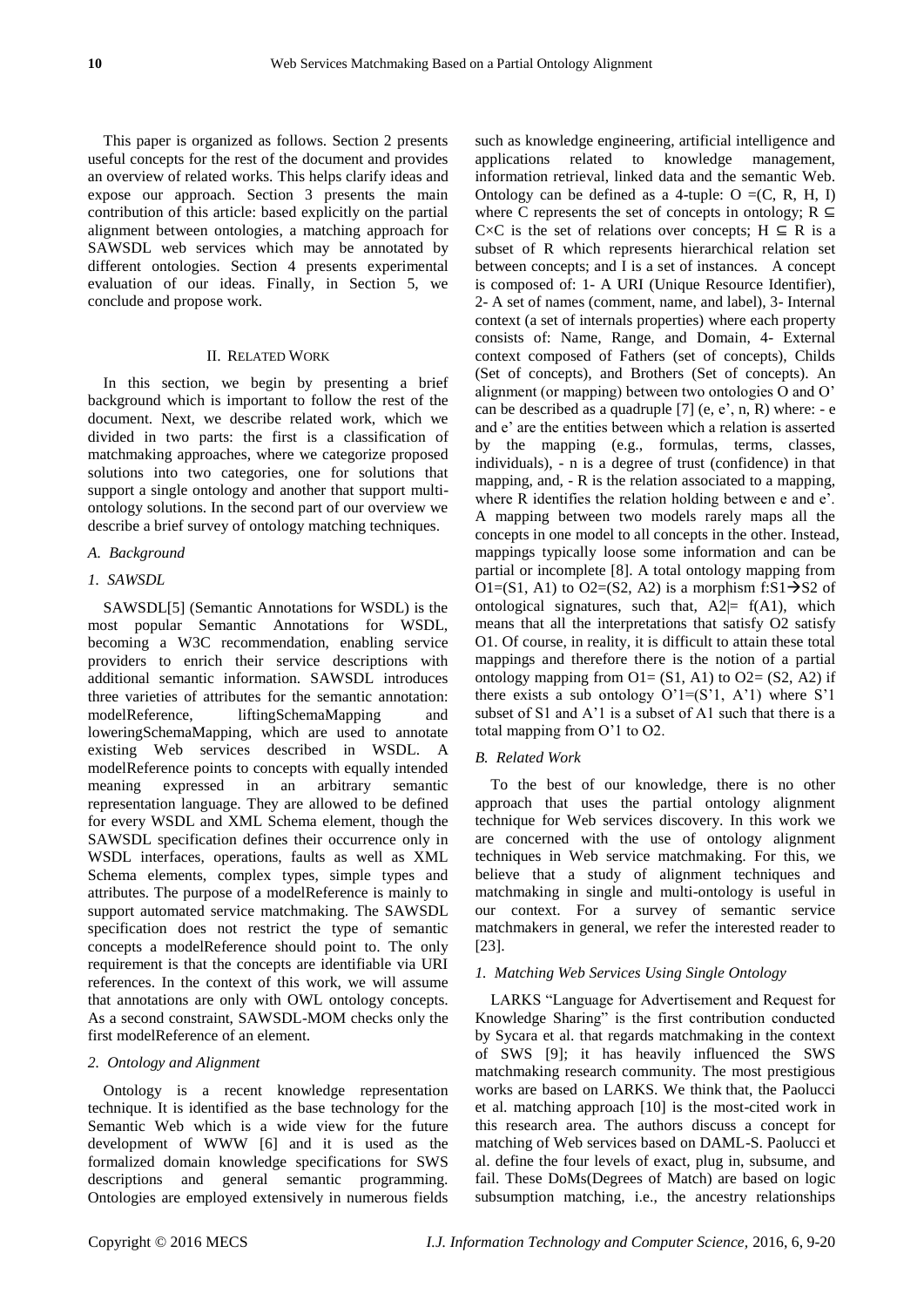between concepts in an ontology. As discussed, a ranking of DoMs is defined. The authors also present the concept of global DoM for two services, which they define as the worst DoM found during matching. Thus, a minimum degree of compatibility regarding service inputs and outputs is achieved. As the related work is very considerable, the following examination will be limited to approaches which have heavily influenced the matchmakers for SAWSDL research community, and further approaches that play an important role in the context of our work. Sivashanmugam et al. [11] present a matchmaking mechanism for WSDL-S which is part of the METEOR-S project. Matching is performed for both functional and QoS requirements. Functional matching can be reduced to semantic matching for operations, inputs, outputs, preconditions, and effects. As a distinctive feature, weights can be assigned to each of the five service elements –i.e., the service requester can rate to which degree each semantic part will be regarded in the overall service matching. The overall semantic matching value is a numerical value in the range of 0 to 1. Syeda-Mahmood et al.[12] WSDL matchmaker combines similarity values based on domain-independent and domain-specific ontologies. Matching is restricted to inputs and outputs. Regarding domain-independent semantics, service element names are captured, tokenized, further processed, and synonyms are detected using WordNet. Domain-specific semantics are based on WSDL-S modelReferences which are similar to the modelReferences defined in SAWSDL. Inferencing is then conducted on the semantic annotations, resulting in one of the possible relationships equivalentClass (0.0), subClassOf (0.5), superClassOf (0.5), and RDFType (0.0). A part from the last-mentioned, these relationships can be traced back to the DoMs defined by Paolucci et al. Afterwards, a numerical value for the semantic relationships is determined; this Value is 1.0 if no relationship could be detected. The overall matching result is the maximum value of the domain-independent or specific similarity values. The matchmaker by Plebani and Pernici, URBE, utilizes linguistic as well as logic information and is applied to WSDL1.1 [13]. The authors argue that Web service descriptions are usually derived from Software components that implement the underlying functionality. In turn, this implies that the contained descriptions will follow some naming convention and thus constitute a meaning full source of information in matchmaking. In URBE, different service abstraction levels are taken into account, namely port types (WSDL1.1's equivalent to interfaces in WSDL2.0), operations, and inputs/outputs.

Klusch et al. provides SAWSDL-MX matchmaker [14] as an extension of MX-matchmakers family originally defined for OWL-S [24]. SAWSDL-MX is a hybrid semantic matchmaker which uses logic-based and textbased similarity information (i.e. cosine based similarity, extended Jacquard-based similarity, intentional loss of information and Jensen-Shannon) to determine the match. There are multiple variants namely, SAWSDL-MX1, SAWSDL-M0+WA (WSDL Analyzer [15]) and

SAWSDL-MX2. Matching is employed on the level of interfaces using a bipartite graph matching algorithm, i.e., similarity values for all combinations of operations from a service request and offer are calculated. Afterwards, the best assignment is calculated. Logic-based matching is conducted for operations and based on the subsumption DoMs by Paolucci et al.[10]. A significant improvement of Paolucci approach was introduced by [44]. The authors used the shortest path algorithm which determines the optimal matching between user query and provider service instead of greedy approach; their contribution comes to reducing the complexity of the Paolucci algorithm.

These systems are adequate when the web service requester and provider use the same ontology and reasoner to determine the relationship between two services. The following paragraph describes the attempts to overcome this limitation.

#### *2. Matching Web Services Using Different Ontologies*

The pioneer group of researchers from the University of Georgia [16][17][18] addressed this problem. Cardoso proposes matching without a common ontology commitment. For this purpose, a mapping between concept classes from different ontologies is performed and the geometric distance between the similarities of the domains of the concepts is computed. The mapping is based on syntactic similarity. Like the work by Verma et al. [20], this work was part of the METEOR-S project. Regarding discovery of service, both syntax and semantic-based techniques are deployed. Syntactic similarity measures are deployed for textual service names and service descriptions; semantic-based measures are used to determine the similarity of inputs and outputs. Later, other works have dealt with this problem. Usanavasin [21] proposes an approach to determine the semantic similarity of properties between different ontologies, in order to achieve matchmaking in multiontology environment. MOD (Multi Ontology Discovery system) [22], is an algorithm for discovering web services, including the cases where ontology of the request is different from that of the service; it proposed an algorithm for matching of concepts based on [17]. Cardoso [19] presents a technique based on the principle of Teversky to discover web services; the algorithm applied to SAWSDL [5] descriptions but in its multiontology version is not too bright. Cardoso paper presents an algorithm to match a semantic Web service request described by SAWSDL against semantic Web service advertisements. The algorithm is novel in three fundamental aspects. First, the similarity among semantic Web service properties, such as inputs and outputs, is evaluated using Teversky's model which is based on concepts (classes), their semantic relationships, and their common and distinguishing features (properties). Second, the algorithm, not only takes into account services' inputs and outputs, but also considers the functionality of services. Finally, the algorithm is able to match a semantic Web service request against advertisements that are annotated with concepts with or without a common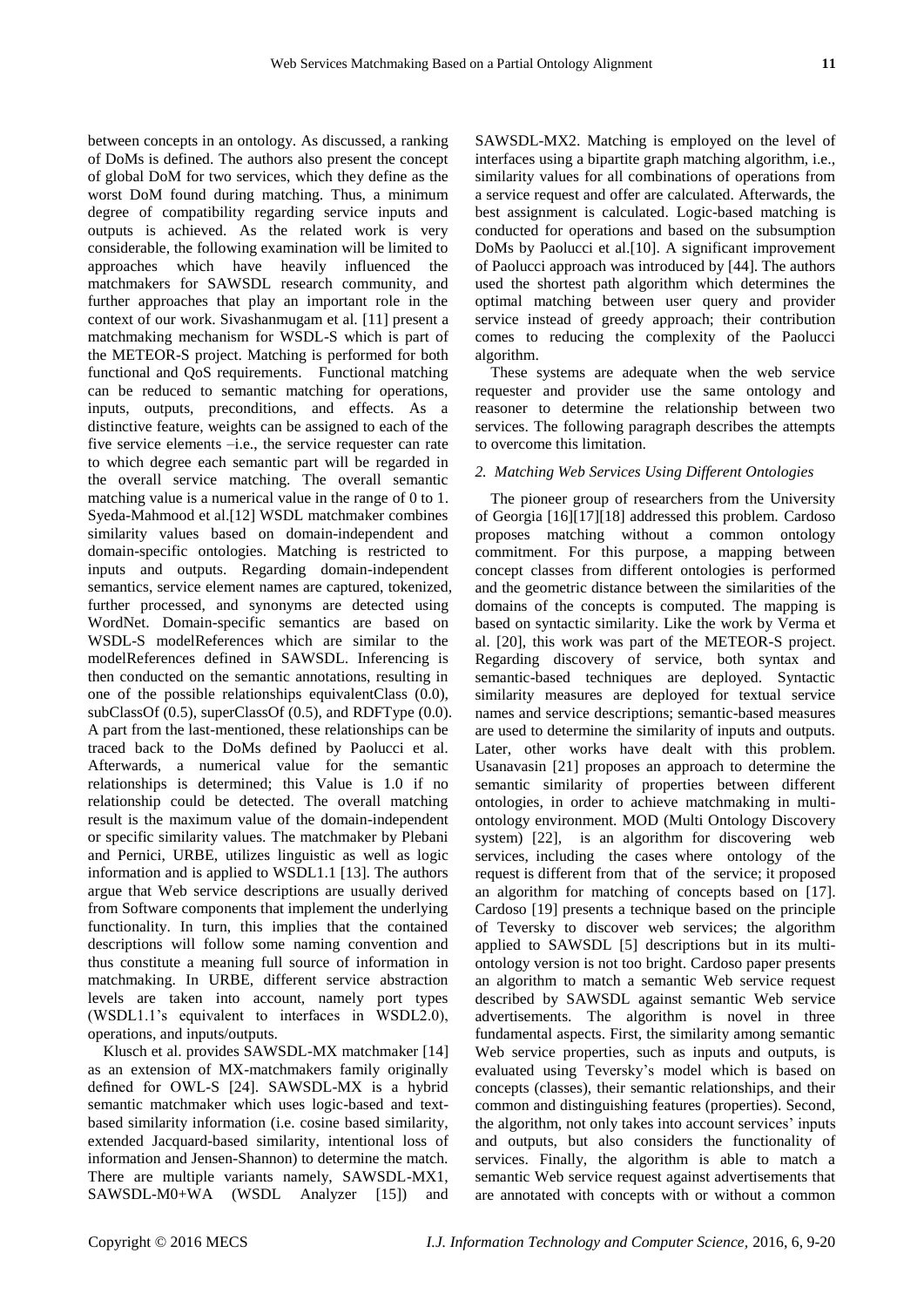ontological commitment. In other words, it can evaluate the similarity of concepts defined in the context of different ontologies.

#### *3. Ontology Alignment*

Aligning ontologies is a crucial task to achieve semantic interoperability in many application domains. Mappings are often generated manually. This process is extremely tedious even if it is facilitated by sophisticated editing tools. Technically we operate on different types of information, names of elements, types of data, representation of the structure of patterns elements, characteristics of the data, etc. Among the several systems that have appeared in recent years a list of nonexhaustive examples includes Prompt [26], ONIONS [27],[28], IF-Map [29], S-Match [30], OLA [31] and more recent works like SOBOM [32], AgrMaker [33], Eff2Match [34], GeRMeSMB [35] and ASMOV [36]. Good and comprehensive state of the art alignment techniques are coverage in [7] and [25].

For example, PROMPT is semi-automatic algorithm for ontology merging and aligning. It begins with the linguistic matchers for initial comparison but guides the user in performing other tasks for which this intervention is required (in choosing the best mappings). ONIONS is a merging approach. It provides articulation rules for resolving terminological heterogeneity and enables knowledge interoperability that will lead to a bridging of the semantic gap between different ontologies. It uses both lexical and graph-based techniques to suggest articulations. The method of finding lexical similarity between concept names uses dictionaries and semanticindexing techniques based on co-occurrence of words in a text corpus. S-Match is a schema-matching system based on an extensible library of matching generators ranging from lexical methods to SAT solvers. OLA is the only system designed specifically for OWL Lite and which uses a global similarity measure for ontology alignment. Local similarity between entities in the ontologies produces a set of equations which are iteratively solved to provide a set of mappings. ASMOV iteratively computes the similarity by analyzing lexical elements, relational structure, and internal structure. AgrMaker comprises several matching algorithms that can be concept-based or structural. The concept-based matchers support the comparison of strings and the structural matchers include the descendant's similarity inheritance. In AgrMaker the structural similarity depends absolutely on linguistic relationships, which means that correct results are not obtained in ontology concepts which are not linguistically similar, even when the ontologies are very similar in structure.

After this overview of the state of the art, we can conclude that:

- *-* Matchmaking in single ontology context presents shortcomings,
- Semantic interoperability of web services in a multi ontology context is needed,
- *-* Ontology alignment represents the core for

semantic interoperability solution, and,

*-* Alignment techniques in multi ontologies matchmaking solutions are not used.

The next section presents our ontology alignment proposal to use as a solution for matching Web services.

#### III. OUR PROPOSAL.

Our proposal consists of three essential parts nested one inside the other: a matchmaking algorithm whose basic matching core is a partial alignment mechanism between ontologies, which uses a variety of similarity measures.

#### *A. Matchmaking Algorithm*

In this section we present in detail our proposed architecture (see Fig.1 and Fig.2) that contributes to solving different issues discussed in Section 1. This architecture is composed of various modules and their roles are described in depth in this section.



Fig.1. Matchmaking process.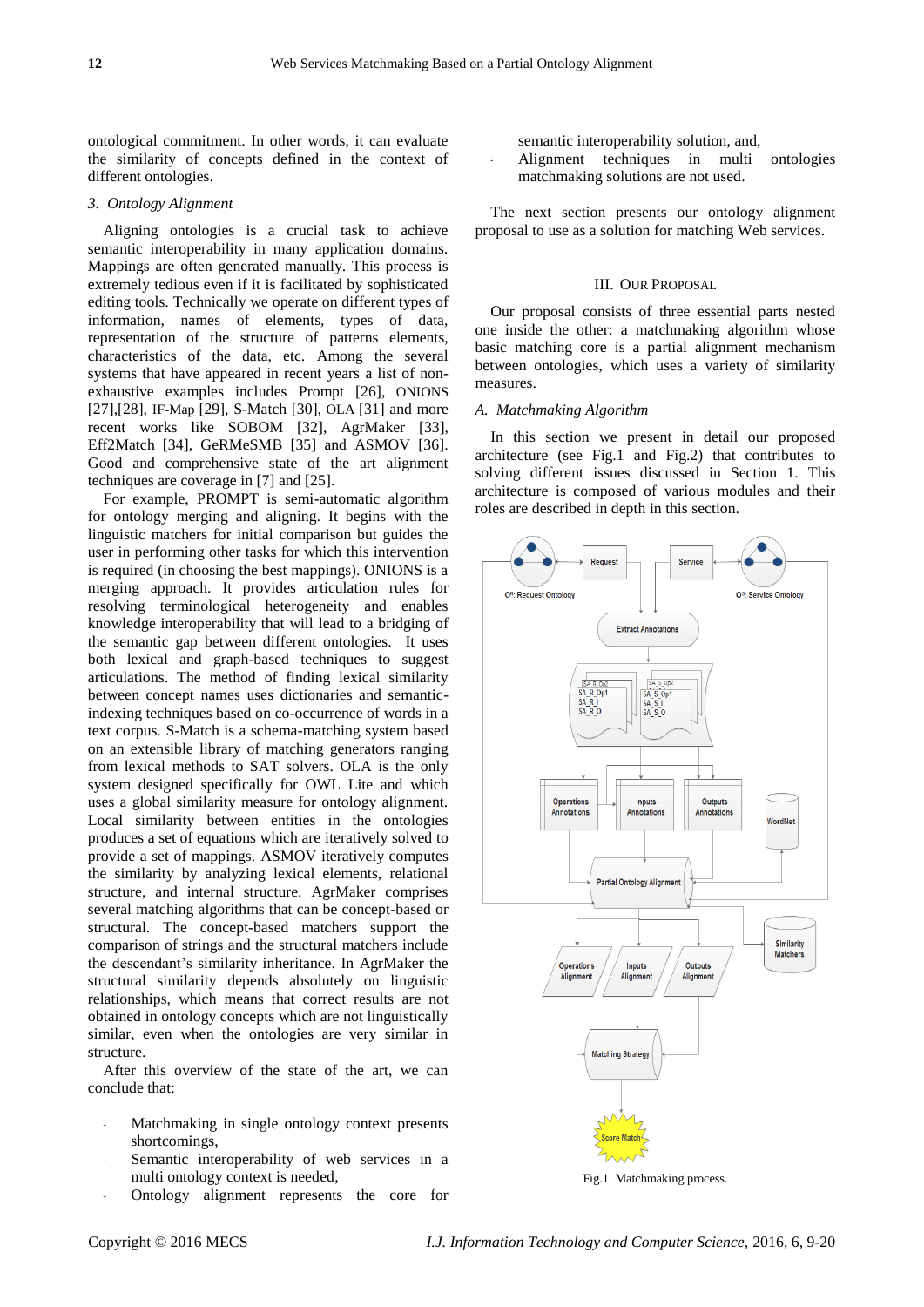The Service Matchmaking takes two descriptions (request and offer) and returns the degree of match between them. In our work we assume that both service descriptions (request and offer) are expressed in a common unified service model SAWSDL and we assume for SAWSDL-MOM that modelReferences in SAWSDL service offers and requests are pointing to ontological concepts exclusively defined in OWL. The transformation of the service description models into a common service model is out of our work. The first step in the matching of two services is to extract semantic annotations from each description model (SAWSDL). Once the extraction completed, concepts used for annotations are grouped by category; each category (i.e. operations, inputs, outputs) contains two lists (that is, for request and offer) and each couple of lists will be considered as two sub ontologies to align using our partial alignment algorithm. The alignment algorithm uses the basic ontologies as external knowledge in the matching process; each category mapping result will be aggregated into a single score; then the matchmaking strategy determines how to combine the scores to obtain the final score. We use the Hungarian algorithm (Hungarian Method, developed by Harold Kuhn in 1955, is one of the most popular algorithms to solve the assignment problem since it is easy and practical) for the best assignment to determine the 1:1 mappings.



*B. Partial Ontology Alignment*

In Section II we saw that current service matchmaking algorithms are based on checking the relations between the concepts that appear in the common field of semantic service descriptions. If the concepts being compared are defined in different ontologies then semantic alignments must be considered instead of obtaining a fail match. In this work we are concerned with ontology alignment techniques, and the use of alignments. The nature of the existing ontology matching tools is different from our matching mechanism. We assume in our matching that:

- Partial match considers only some elements of the ontology,
- *-* Relationship cardinalities between entities are oneto-one.

A more comprehensive view of the matching problem of two Web service descriptions may be considered as a multi alignment problem; we restrict our study to the problem of matching of two ontologies.



Fig.2. Concepts Matching Process.

Three procedures have been designed for the mapping process: (1) concepts selection; (2) similarity calculation and (3) best assignment. Concepts selection is designed to minimize the number of concepts to be mapped between two ontologies such that efficient online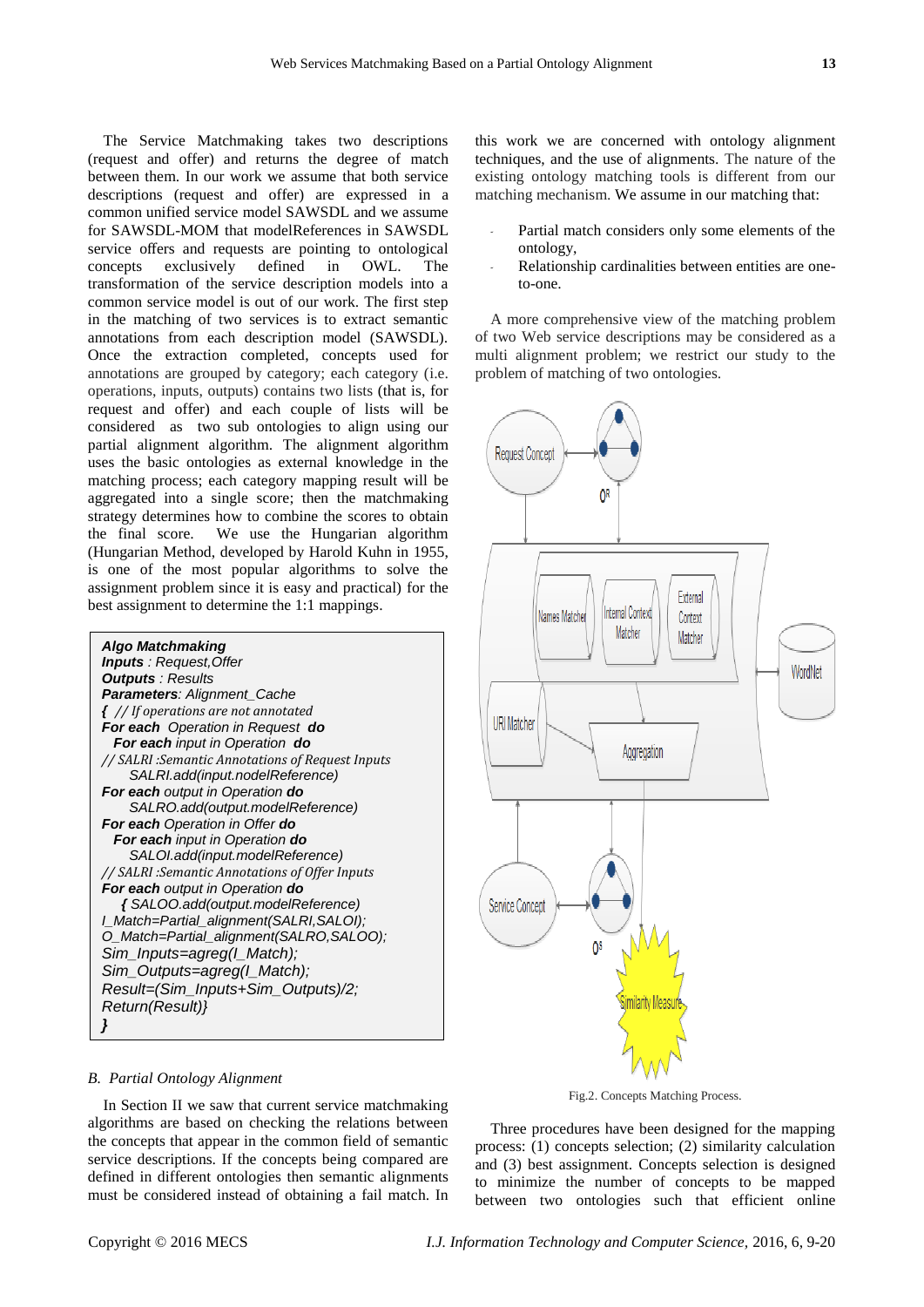ontology mapping can be achieved. It is especially important for mapping large ontologies. Similarity calculation estimates the similarity between two concepts by looking at their names, internal and external contexts.

**Algo Compute\_Overall\_Sim Inputs** :CR, CS: two concepts **Outputs**:result **Parameters**:WName,WProp,WFather **{** Sim\_Name=Compute\_Sim\_Name(CR.name,CS.name); Sim\_Prop=Compute\_Sim\_Prop(CR.prop, CS.prop); Sim\_Vois=Compute\_Sim\_Father(CR, CS) ; Result=WName \* Sim\_Name+WProp \* Sim\_Prop+WFather \*SimFather; Return(Result) **}**

#### *C. Similarity Between two Concepts across Ontology*

One of the most important parts of a matching process is the similarity function because it "decides" how two concepts are similar. For our approach we need several simple similarity functions which will be defined in the following.

To align the concept CR and the concept CS belonging to two different ontologies, we start by comparing their URIs. If they are identical then the mapping is perfect, else we calculate an overall similarity measure, which is an aggregation of several similarities, in particular, the similarity of names, and the similarity of the internal and external contexts. Fig.2 presents the concepts matching process. The detail of the individual matchers, namely *Names Matcher*, *Internal Context Matcher* and *External Context Matcher*, invoked by the Compute\_Overall\_Sim algorithm is presented below.

```
//Computing the similarity between two concepts
//******************************************************
Algo Compute_Similarity
Inputs :CR :Request Concept ;
         CS:Service Concept ;
Outputs : Result :Overall similarity;
{
If (CR, CS) in Alignment_Cache 
return(result from Alignment_Cache)
Else
{
Sim_URI=Compute_sim_uri(CR,CS) ;
If(Sim URI=1)
return(Result=Sim_uri)
Else
Result=Compute_Overall_Sim(CR,CS);
}
return(Result)
}
```
// PartialAlignment

```
//******************************************************
Algo partial_alignment
Inputs :LCS,LCC: two lists of concepts
Outputs :Result:one to one mappings
Parameters: ontologies, wordnet,basic matchers
{
For each cs in LCS do
For each cc in LCC do
Sim(i,j)=Compute_Similarity(cs,cc);
Result=optimal_assignment(Sim);
}
```
#### *1. Names Matcher (names similarity)*

$$
Sim_{Name}(T_{CR}, T_{CS}) = \frac{sim_{syn}(T_{CR}, T_{CS}) + sim_{Ling}(T_{CR}, T_{CS})}{2}
$$
 (1)

where:

 $Sim_{syn}(T_{CR}, T_{CS})$ : is the syntactic similarity between the terms  $T_{CR}$  and  $T_{CS}$  respectively associated with the concepts  $CR$  and  $CS$ .

 $Sim_{Lina}(T_{CR}, T_{CS})$ : is the linguistics similarity between the terms  $T_{CR}$  and  $T_{CS}$  associated with the concepts  $CR$  and CS respectively.

If  $(|T_{CR}| > 1)$ *or* $(|T_{CS}| > 1)$ then we compute a matrix M where:

 $M(i, j) = Sim_{Name}(T_{CR}^i, T_{CS}^j)$  from which we obtain the vector:

$$
V = BestAssignment(M)
$$
  
\n
$$
Sim_{Name}(T_{CR}, T_{CS}) = \sum \frac{V(i)}{Max(n,m)}
$$
 (2)

$$
n = |T_{CR}| \text{ and } m = |T_{CS}|
$$

The Syntactic similarity  $Sim<sub>Svn</sub>$  is called Levenshtein similarity, which measures the similarity of two strings on a scale from 0 to 1 based on Levenshtein's edit distance, ed [37]. It is given by:

$$
Sim_{syn} = \frac{Max(|T_{CR}|, |T_{CS}|) - ed(T_{CR}, T_{CS})}{Min(|T_{CR}|, |T_{CS}|) + ed(T_{CR}, T_{CS})}
$$
(3)

Where:

 $|T_{CR}|$ : is the number of characters in the term  $T_{CR}$  of the concept CR; likewise for  $|T_{CS}|$ .

 $ed(T_{CR}, T_{CS})$ : is the edit distance that represents the number of transformations (addition, suppression, modification) needed to find  $T_{CR}$  from  $T_{CS}$ .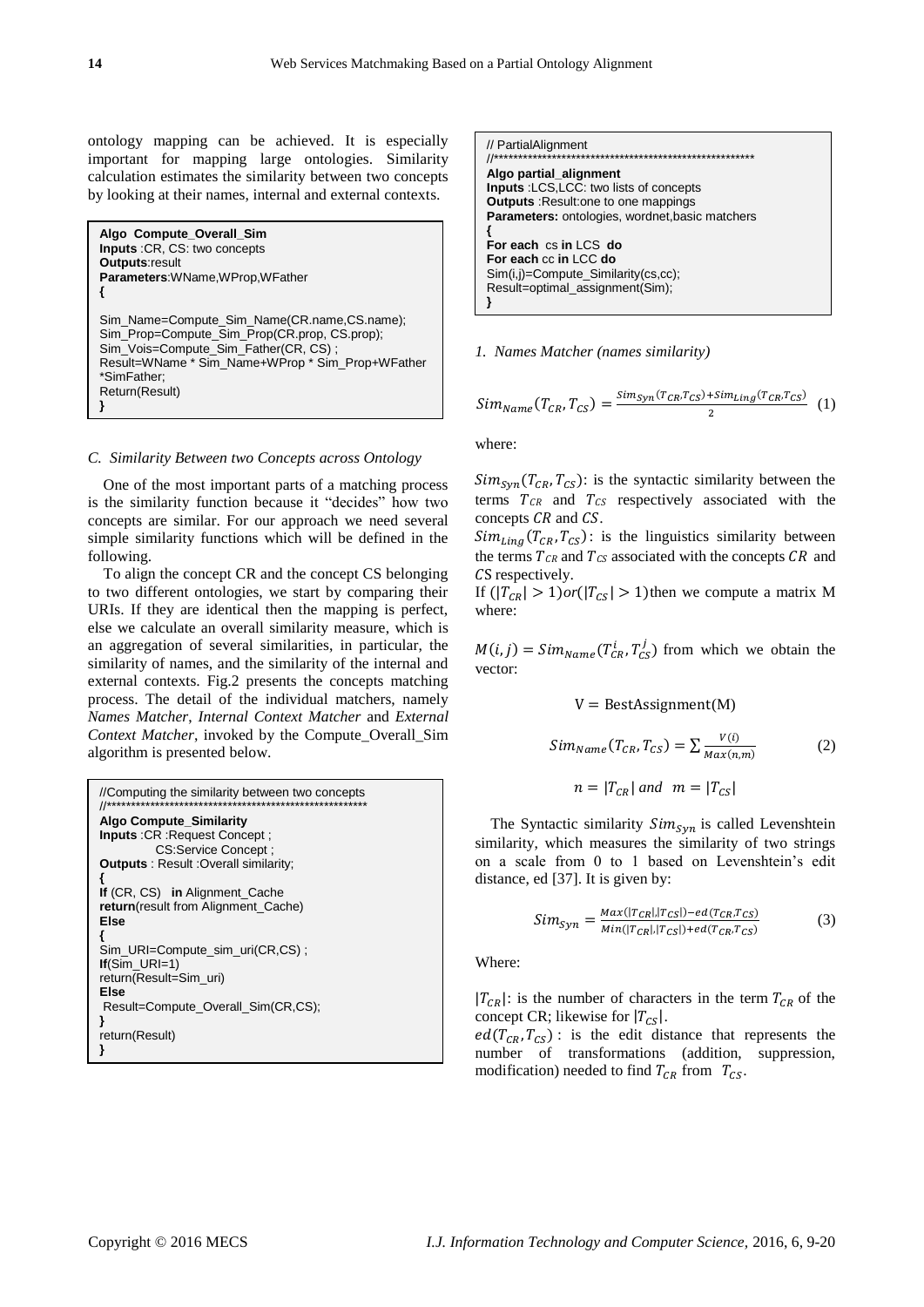Our measure is an improvement of work [7]. For example, if  $T_{CR}$ ='Professor' and  $T_{CS}$ ='Assistant Professor' their measure is limited to 0, but our measure returns 0.47, a significant value.

The Linguistic similarity  $Sim_{Line}$  is based on WordNet, which is an online lexical database of English, developed under the guidance of Miller at Princeton University [38]. Here, a set of cognitive synonyms called synsets, each representing a different concept, are formed by grouping the nouns, verbs, adjectives and adverbs. Synsets are created by using conceptual semantic and lexical relations. WordNet can also be seen as ontology for natural language terms. Our linguistic similarity measure (Sim<sub>Ling</sub>) is formulated as follows:

$$
Sim_{Ling}(CR, CS) = \frac{|syn(T_{CR}) \cap syn(T_{CS})|}{|syn(T_{CR}) \cup syn(T_{CS})|}
$$
(4)

Where:

 $Syn(T_{CR})$ : All synsets of the term  $T_{CR}$ ,  $Syn(T_{CS})$ : All synsets of the term  $T_{CS}$ .

## *2. Internal Context Matcher*

Internal context is composed by the internal properties of a concept. A concept may have one or more properties. Similar to a concept, a property also has a name and a description. In addition, it contains domain, range and cardinality. To compute the property similarity, whereas we can exploit all or a part of this information of the two properties, in our case only the names and ranges are

matched. Initially we compute the matrix of similarities between the properties of two concepts CR and CS, then we apply the Hungarian algorithm to obtain similarity vector V<sub>Sim</sub> for two lists of properties and finally, we get their similarity:

$$
\text{Simp}_{\text{rop}}(CR, CS) = \frac{1}{\text{Max}(n,m)} \sum V_{\text{Sim}}(i) \tag{5}
$$

where:

n: the number of properties of CR, m: the number of properties of CS, and  $VSim = BestAssignment(Sim_{\text{Pron}})$ .

The similarity vector obtained by Hungarian algorithm is applied to similarity matrix  $Sim<sub>p</sub>$ .

 $Sim_P(P_i, P_j)$  is the similarity between the property  $P_i$  of concept CR and the property  $P_i$  of the concept CS, calculated according to the equation:

$$
\text{Sim}_{P}(P_i, P_j) = W_{\text{Name}} * \text{Sim}_{\text{Name}}(P_i, P_j) + W_{\text{Range}} * \text{Sim}_{\text{Range}}(P_i, P_j)
$$
\n(6)

Where:  $W_{Name} + W_{Range} = 1$ 

where  $Sim_{Name}(P_i, P_j)$  is the similarity of names of the two properties. To find the similarity of the names, we use the names similarity algorithm eq (1) and (2).

The property range similarity is calculated as follows:

$$
Sim_{Range}(P_i, P_j) = \begin{cases}\n1 & \text{if Range}(P_i) = Range(P_j) = Range(P_j) \\
0.9 & \text{if Range}(P_i) = AnyType \text{ and Range}(P_j) = String \\
1 & \text{if Range}(P_i) = Integer \text{ and Range}(P_j) = Flow\end{cases}
$$
\n
$$
Sim_{Range}(P_i, P_j) = \begin{cases}\n2 & \text{if Range}(P_i) = Index \text{ and Range}(P_j) = Double \\
1 & \text{if Range}(P_i) = Product \text{ and Range}(P_j) = Double \\
2 & \text{if Range}(P_i) = Double \text{ and Range}(P_j) = Integer \\
3 & \text{if Range}(P_i) = Double \text{ and Range}(P_j) = Integer \\
4 & \text{if Range}(P_i) = Double \text{ and Range}(P_j) = Product \\
5 & \text{if Range}(P_i) = Double \text{ and Range}(P_j) = Product \\
6 & \text{Otherwise}\n\end{cases}
$$
\n(7)

#### *3. External Context Matcher*

Structural techniques consist in exploiting the structure of the ontologies to be compared, often represented as graphs. Similarity between two entities from two ontologies can be based on the position of entities in their hierarchies [30]. These techniques use various heuristics and are based on the following hypothesis: if two entities are similar in two ontologies, their neighbors are also somehow [25]. This remark can be used in several ways. Examples of criteria for deciding if two entities are similar are cited bellow:

C1: two concepts are similar if their "super-concepts" ("Fathers") are similar;

C2: two concepts are similar if their "sub-concepts" ("Sons/Daughters") are similar;

C3: two concepts are similar if their "Siblings/Neighbors" are similar.

Naturally, an approach can combine several criteria like those above. We suggest an approach in calculating the structural similarity between the entities of two ontologies where we are inspired from the works of Abolhassani [39] and Fellah [40].

The external context of a concept is usually known by its Super, Sub and Sibling (3S) concepts in the respective ontology. A concept may or may not have sub or sibling concepts but it always has some super-concepts. This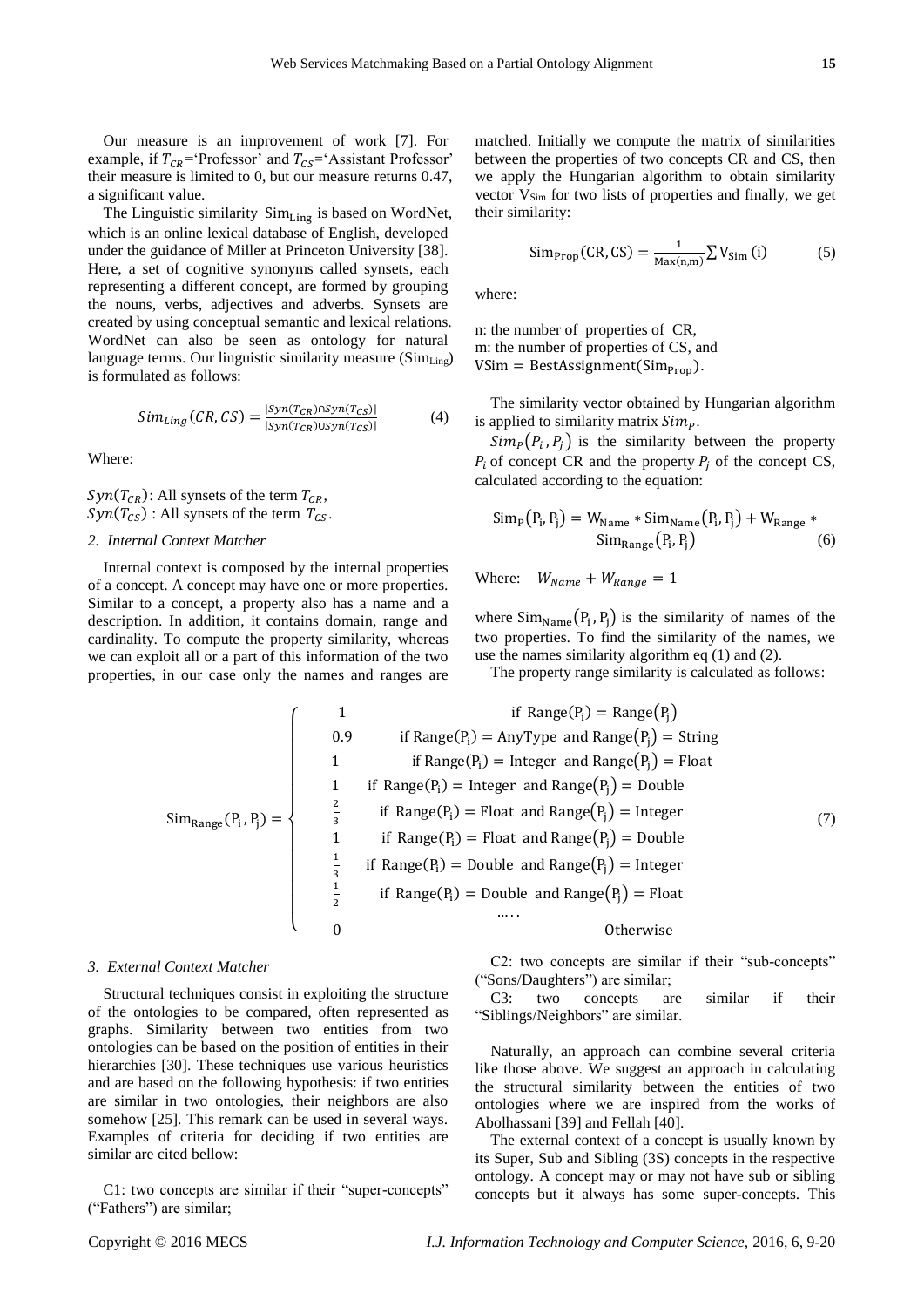means that while identifying contextual similarity between two concepts, the similarity between their respective super concepts should be considered only.

#### *3.1. Intuition and Theoretical Basis*

By the C1, C2, and C3 criteria, the similarity between a concept  $CR \in OR$  and  $CS \in OS$  depends on the similarity between their contexts. In other words, if the context of a concept CR denoted Super (CR) is similar to the context of a concept CS denoted Super (CS) then CR and CS are similar in some sense.

#### *Definition (The Relative External Context):*

Relative External Context (REC) of a couple (CR, CS) (with  $CR \in OR$  and  $CS \in OS$ ) is defined by the pairs (eR, eS) as the following conditions are satisfied:

∀ eR ∈ OR and ∀ eS ∈ OS  $REC(CR, CS) = \{(eR, eS) / eR \in Super(CR) \text{ and}$  $eS \in Super(CS)$  and BestAssignment $(eR, eS)$ }

BestAssignment(eR, eS) : means that eR is aligned with eS.

The similarity between two concepts CR and CS depends on the link between their external contexts  $(eR, eS) \in REC(CR, CS)$  and also on the strength of the link of CR and CS with their corresponding super concepts eR and eS. We quantify this measure by taking into account the similarity between contexts of two concepts and the connectivity between a concept and its context. The connectivity between CR and eR is semantic distance between them. It is difficult to choose between the semantic similarity measures, and especially which would provide the most relevant results in our case. We rely here on the measure of Wu and Palmer [41], and it is chosen because of its implementation simplicity. Wu and Palmer similarity measure  $Sim_{WP}$  is expressed as follows:

$$
Sim_{WP}(c1, c2) = \frac{depth(LCA(c1, c2))}{depth(c1) + depth(c2)}
$$
 (8)

Where LCA(c1,c2) is the least common ancestor (Lowest Common Ancestors of c1 and c2) and depth (c1) is the path length between c1 and the root passing through  $LCA(c1, c2)$ .

We start by computing the matrix of similarity M between Fathers (i.e, Super(CR) and Super(CS)) then we choose the best couples;

# $V_{Sim} = BestAssignment(M)$ .

We calculate the similarity for fathers across ontologies as follows:

$$
\frac{\text{Sim}_{\text{Father}}(\text{CR}, \text{CS}) =}{\frac{\left(\Sigma\left(\text{QI} * (1 - |\text{Sim}_{\text{WP}}(\text{CR}, \text{eR}) - \text{Sim}_{\text{WP}}(\text{CS}, \text{eS})|)\right)\right)}{\text{MaxF}}}
$$
(9)

where:

Ql : represents the similarity between pairs of fathers  $(eR, eS) \in REC(CR, CS)$ 

$$
MaxF = Max(|Fathers(CR)|, |Fathers(CS)|)
$$

It easy to verify that equation (09) satisfies the properties of a similarity measure:

1)  $C \in$  Ontology, Sim<sub>Father</sub> $(C, C) = 1$ 2)  $x, y \in$  Ontology, Sim<sub>Father</sub> $(x,y) =$ Sim<sub>Father</sub> $(y,x)$ 

3)  $1 \leq$  Sim $_{\text{Father}} \leq 0$ 

Finally the Overall similarity is the aggregation of all similarities (i.e. names, properties and father's similarities) into a global similarity measure given by the following equation:

$$
\begin{aligned} \text{Sim}_{\text{Overall}}(\text{CR}, \text{CS}) &= W_{\text{Name}} * \text{Sim}_{\text{Name}}(\text{CR}, \text{CS}) + \\ W_{\text{Prop}} * \text{ Sim}_{\text{Prop}}(\text{CR}, \text{CS}) + W_{\text{Father}} * \\ & \text{Sim}_{\text{Father}}(\text{CR}, \text{CS}) \end{aligned} \tag{10}
$$

$$
W_{Name} + W_{Prop} + W_{Father} = 1
$$

If Proprieties  $(CR) = \emptyset$  V proprieties  $(CS) = \emptyset$ Then  $W_{\text{Prop}} = 0$ .

#### IV. EXPERIMENTAL EVALUATION

Our experiment is broken down into three parts: the first is devoted to the evaluation of the partial alignment algorithm, the second for evaluating our matchmaking algorithm with SAWSDL-TC [42] and the third evaluation is a way to a new test base for multi matchmaking, which allows us to proceed to an evaluation in a multi ontologies environment.

#### *A. Partial alignment evaluation*

The nature of the existing ontology matching tools is different from our matching mechanism; therefore an equitable comparison of the performance is difficult to achieve. Our matching mechanism tries to find correspondences for the concepts appearing in the query while existing alignment tools search the mappings for all concepts. Since it is difficult to make fair comparisons, experiences must be carefully designed. Evaluation results will be presented in the last part of this section. Our goal is to design a partial and efficient alignment algorithm for a dynamic environment. Efficacy may be measured by the speed and precision of alignment results. The algorithm's speed is measured by the time used to perform ontology mapping. To measure the precision of partial mappings between two ontologies, manual mapping references are needed. We conducted a series of tests using the base Benchmark of Ontology Alignment Evaluation Initiative OAEI-2011 Campaign for the EON competition [43]. The ontology base consists of a set of bibliographic references. It is a leaner version with the number of ontological entities compared with the real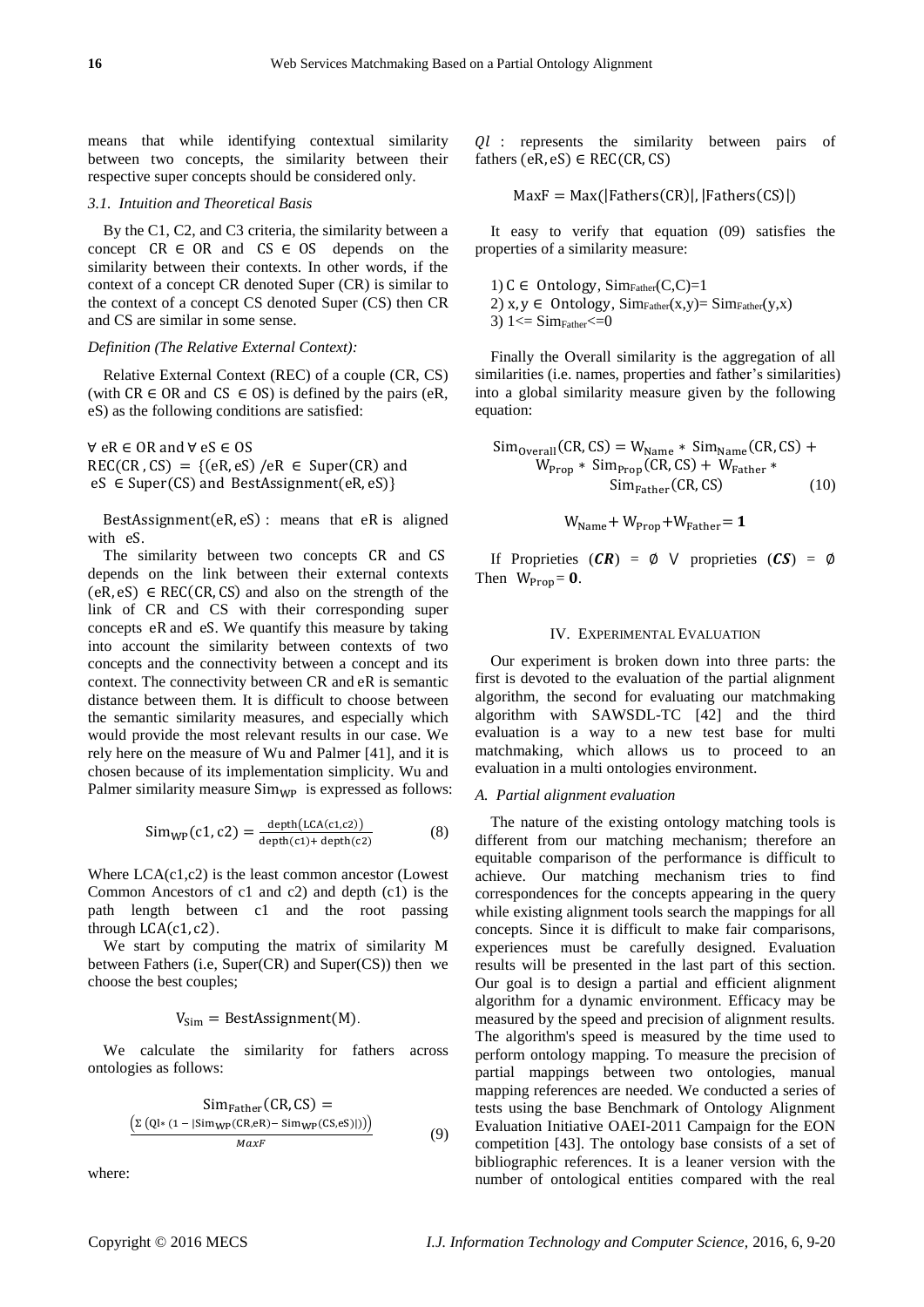ontology. Each test case of the basic benchmark highlights a feature of the second ontology aligned with the test database. The basic objective of these tests is to assume all aspects that exist in the OWL ontology and then see what impact that could have on the alignment results. We executed 5 test cases; each test considers a set of a number of concepts (for example 2, 4, 6, 8 and 10 concepts) from 101 ontology and another set of concepts in the target ontology variant from 101,103, 104, 202, 230, 301 and 304.

In the following the different tests and their results are briefly described. An overview of the complete results is shown in Fig.3.



Fig.3. Partial Alignment Tests.

The alignment produced at each test is compared with the reference alignment. Thus, the quality measurement values of alignment (precision, recall, and F-measure) are determined. The best results precision values are obtained when ontology structures are similar (or identical), i.e. the families of tests10x and 30x. Thus, our method obtains precision values for these tests which are equal to 1.00. This is due to the fact that our approach explores entities structures to align through the structural similarity.

#### *B. SAWSDL Matchmaking evaluation*

We conducted a series of tests using the base Benchmark SAWSDL-TC3. Currently it is the only standard test collection for SAWSDL services matchmaking and must be used for comparison with other approaches. SAWSDL-TC3 consists of a collection semantically annotated WSDL 1.1 based Web services, which cover differing domains. The Benchmark includes queries and offers. Requests and offers are both encoded using SAWSDL. The base designers added a binary and graded relevance set for each query, which can be used to compute evaluation metrics. In SAWSDL-TC, semantic annotations exist solely at message parameter level.

SAWSDL-MOM incorporates information from the operation, and message parameter levels of SAWSDL. In the following, we will present the most important of our experience. The Multi matchmaking approach presented in Section 3 has been implemented in SAWSDL-MOM (Multi Ontology Matcher using Partial Ontology Alignment) using Pellet as reasoner and JWNL as interface to WordNet. As test data collection, SAWSDL-TC3 has been adopted. In accordance with the procedure in the S3 Contest, we evaluated the IR metrics automatically computed by SAWSDL-MX V2.0 like SME, namely Average Precision (AP) and Average Query Response Time (AQRT) in the evaluation results. We have compared our results with SAWSDL-MX1 variants which are:

- *-* SAWSDL-M0: Logic Based Matcher,
- *-* SAWSDL-M1: Hybrid Matcher using Loss of Information Similarity,
- *-* SAWSDL-M2: Hybrid Matcher using Extended Jaccard Similarity,
- *-* SAWSDL-M3: Hybrid Matcher using Cosine Similarity,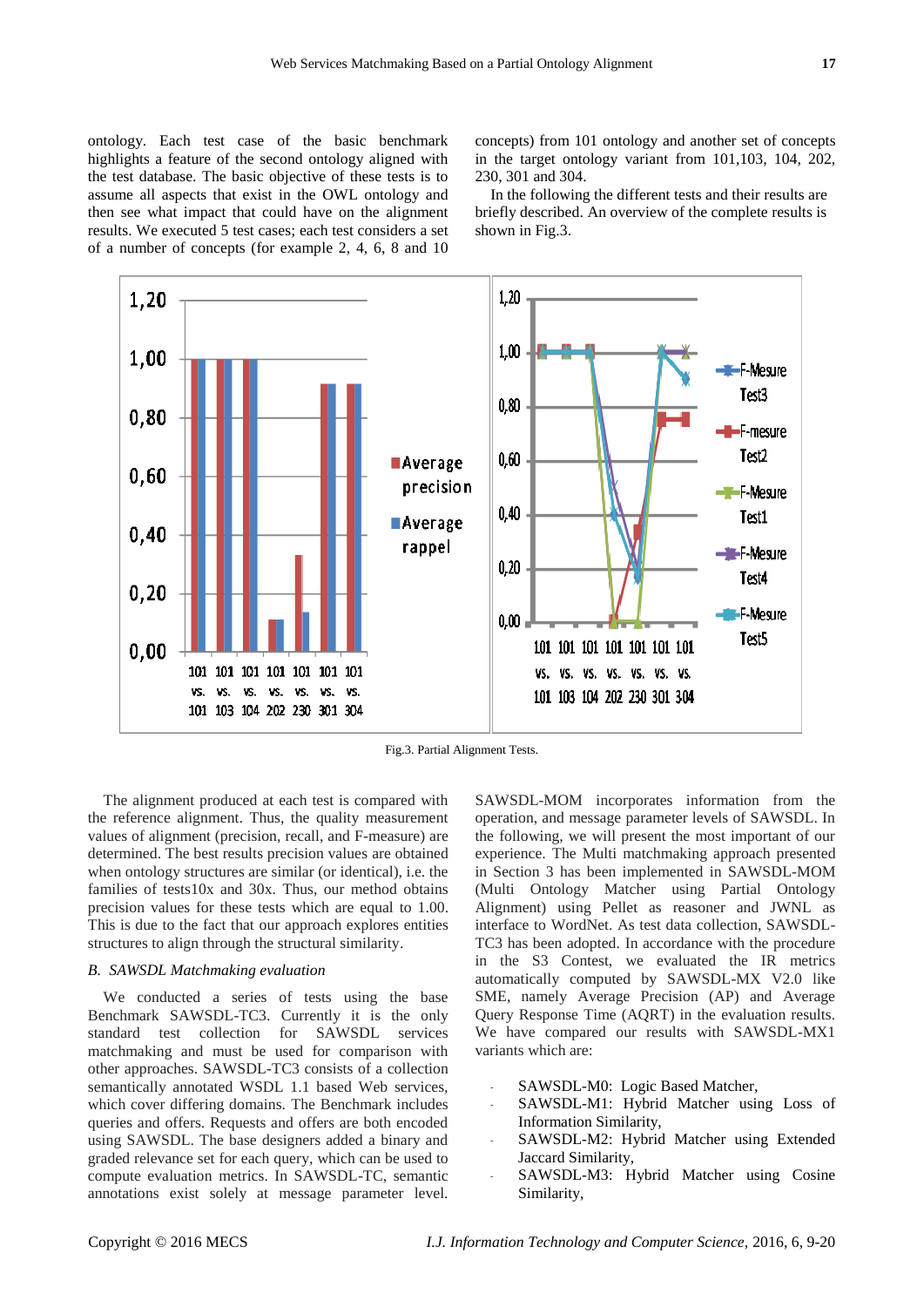*-* SAWSDL-M4: Hybrid Matcher using Jensen Shannon Similarity.

The following table provides a comparison of multiple matchmakers regarding the criterion of performance:

| Matchmaker | 1 Request<br>20 Services |      | 2 Requests<br>20 Services |             | 4 Requests<br>20 Services |             |
|------------|--------------------------|------|---------------------------|-------------|---------------------------|-------------|
|            | AP                       | AORT | AP                        | <b>AQRT</b> | AP                        | <b>AORT</b> |
| SAWSDL-M0  | 0.500                    | 2255 | 0.667                     | 3698        | 0.75                      | 1873        |
| SAWSDL-M1  | 0.883                    | 1502 | 0.922                     | 3068        | 0.941                     | 1866        |
| SAWSDL-M2  | 0.840                    | 1512 | 0.894                     | 3604        | 0.942                     | 1892        |
| SAWSDL-M3  | 0.849                    | 1770 | 0.899                     | 3814        | 0.925                     | 1632        |
| SAWSDL-M4  | 0.840                    | 1925 | 0.894                     | 3416        | 0.920                     | 1542        |
| SAWSDL-MOM | 0.905                    | 5551 | 0.937                     | 10202       | 0.952                     | 12088       |

Table 1. Results of Matchmaker Comparisons.

Our matchmaker complements and furthers already existing work by combining accepted techniques and new ideas achieving good results regarding IR metrics such as recall and precision and provided good AP values better than any matchmaker variants of SAWSDL-MX1.

#### *C. Towards an Extended SAWSDL-TC*

The principle of our extension is inspired from the basic test used for evaluating ontology alignment algorithms already presented. The idea is to process alterations in the ontology ( ontology that annotates a web service) and will be considered as basic ontology, generating new ontologies thing that affects the services annotated by the basic ontology and will have new web services. All of the well generated Web services will build our new basic tests for multi matching. Given the importance of the work and in order to clarify ideas, we consider a simplified choice from SAWSDL-TC as follow:

The request

BookPriceService

And the services:

- NovelPriceService
- Short-storyAuthorbook-typeService

Example Basic ontology Books.owl and web service BookPriceService annotated with the concept #Book belonging to the ontology Books.owl. We proceed to the alterations:

#### *Alteration 1:*

Construction of a new ontology books1.owl exactly similar to books.owl

#### *Alteration 2:*

Construction of a new ontology books2.owl exactly similar to books.owl renaming the concept #Book by #Text\_Book.

These changes generate a second web service BookPrice1 which is annotated with the concept

# #Text\_Book.

#### *Alteration 3:*

Construction of a new ontology books3.owl exactly similar to books.owl renaming the concept #Book with #hthtfh (any string).

And so on, the changes are done in the test base of EON competition [43]. We have used Protégé4.0 to create our OWL ontologies and SyncRO Soft, S. R. L. Oxygen XML Editor Version 17.1 to edit and annotate Web services. So we can express all possible heterogeneities between ontologies to test the efficiency of matchmaking tools. Therefore the three alterations of book.owl generate ontology for each service of test base SAWSDL-TC, three other services annotated with the variants #Book concept, and so, the base will be enriched by an exhaustive number of study cases to enable us to make a sound judgment of the matchmakers. Experiments performed on above changes clearly show the efficiency of our ideas and the use of ontology alignment relative to other matchmaking tools centered on the use of a common ontology. One of our projects in the near future is the development of a test database for SAWSDL rich enough to support all aspects of interoperability of Web services in a multi-ontology environment.

#### V. CONCLUSION

In this paper, we proposed a multi-ontology matching approach to service matchmaking. We allow the matching of semantic Web services with the use of a common ontology or different ontologies. This aspect is important since it is not pragmatic to assume that Web services will always be defined by a single ontology. In some cases, similar services may be defined by different ontologies. We proposed an architecture that has a partial semantic alignment as a core component. We provided ideas and developments towards the construction of a service matchmaking framework in which semantic alignment mechanisms are purposefully integrated into. We evaluated our matchmaker for SAWSDL, but the SAWSDL-MOM algorithm is general; therefore it can be used for web services using different semantic Web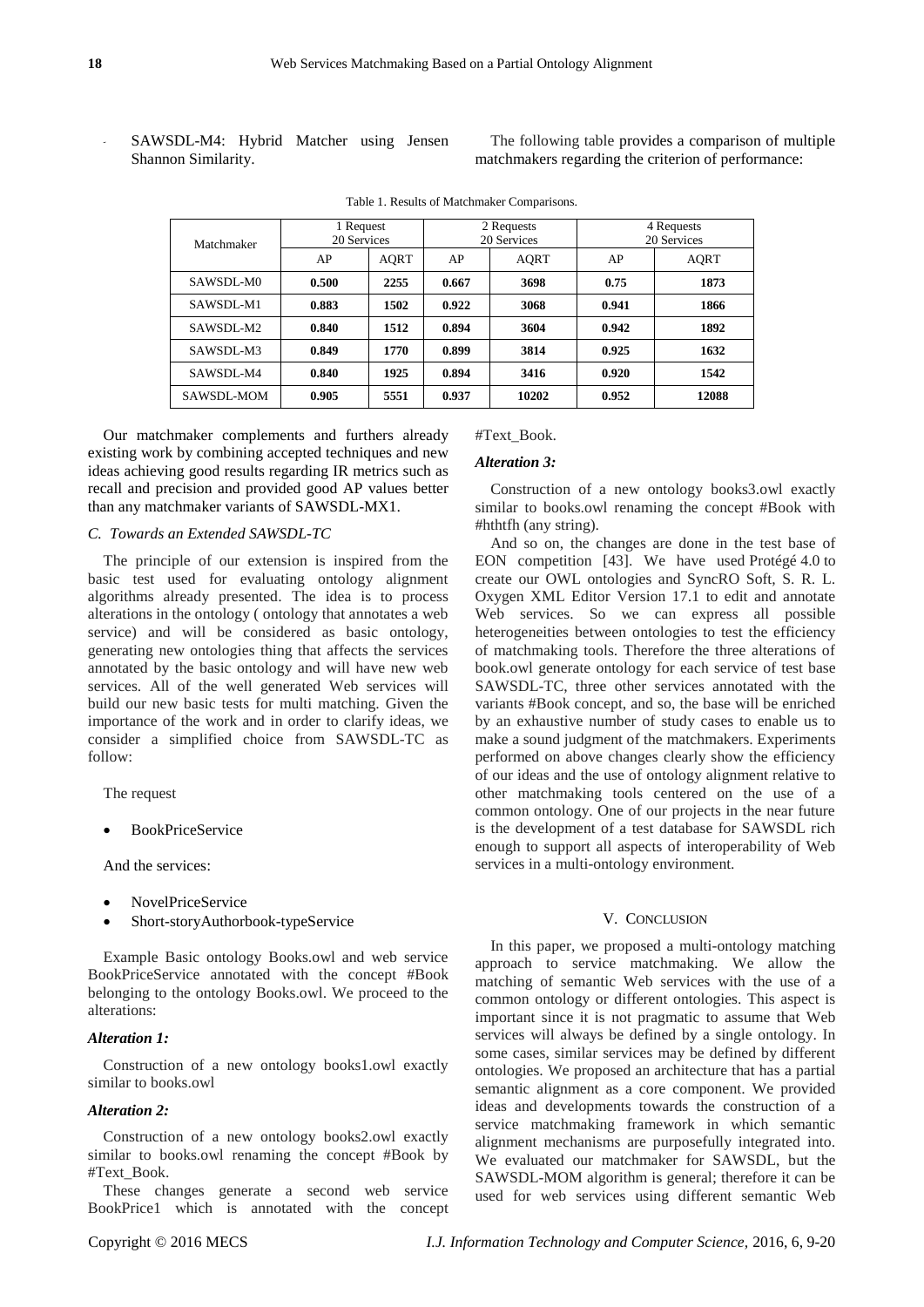service description languages such as OWL-S, and WSML. However, the partial ontology alignment algorithm can be applied to other areas that require interoperability. The matching process can be easily extended to include non-functional capabilities of services.

The results of the experimental evaluation of SAWSDL-MOM provide strong evidence for the assertion that the introduction of ontology alignment techniques for SAWSDL Web services matchmaking can significantly improve results, achieve better interoperability and open the way to real scalability. In the future we intend to extend this work to incorporate the following:

- *-* Improving the similarity measure,
- *-* Adding optimizations to the alignment algorithms to make it real time,
- *-* Adding the matching of non-functional parameters,
- *-* Applying our ideas to other Web services representation models such as OWL–S,
- *-* Designing a test collection that supports web services annotated with multiple ontologies.

#### **REFERENCES**

- [1] Booth, D., Haas, H., McCabe, F., Newcomer, E., Champion, M., Ferris, C., & Orchard, D. (2013). Web services architecture, w3c working group note, 2004.*URL:http://www.w3.org/TR/2004/NOTE-ws-arch-20040211*.
- [2] Mohebbi, K., Ibrahim, S., Khezrian, M., Munusamy, K., & Tabatabaei, S. G. H. (2010). A comparative evaluation of semantic web service discovery approaches. In Proceedings of the 12th International Conference on Information Integration and Web-based Applications & Services (pp. 33-39).ACM.
- [3] Weise, T., Blake, M. B. & Bleul, S. (2014). Semantic Web Service Composition: The Web Service Challenge Perspective. In Web Services Foundations (pp. 161-187). Springer New York.
- [4] Sure., M.E.a.Y. (2004). Ontology mapping an integrated approach. In Proceedings of the First European Semantic Web Symposium. Heraklion, Greece: Lecture Notes in Computer Science.
- [5] Farrell, J. & Lausen, H. (2007). Semantic annotations for WSDL and XML schema. W3C recommendation.
- [6] Berners-Lee, T., J. Hendler, and O. Lassila. (2001). The Semantic Web. A new form of Web content that is meaningful to computers will leash a revolution of new possibilities. Scientific American, 284(5): 34–43.
- [7] Euzenat, J. & Shvaiko, P. (2007). Ontology Matching. Springer, Heidelberg.
- [8] Kalfoglou, Y. & Schorlemmer, M. (2003). Ontology mapping: the state of the art. The knowledge engineering review, 18(01), 1-31.
- [9] Katia P. Sycara, Matthias Klusch, Seth Widoff, and Jianguo Lu. Dynamic Service Matchmaking among Agents in Open Information Environments. SIGMOD Record, 28(1):47–53, 1999.
- [10] Paolucci, M., Kawamura, T., Payne, T. R. & Sycara, K. (2002). Semantic matching of web services capabilities. In The Semantic Web—ISWC 2002 (pp. 333-347). Springer Berlin Heidelberg.
- [11] Sivashanmugam, K., Verma, K., Sheth, A. and Miller, J. A.

Adding Semantics to Web Services Standards. In International Conference on Web Services (ICWS2003), pages 395–401. CSREA Press, 2003.

- [12] Syeda-Mahmood, T. F., Gauri Shah, Rama Akkiraju, Anca-Andreea Ivan and Richard Goodwin. Searching Service Repositories by Combining Semantic and Ontological Matching. In 2005 IEEE International Conference on Web Services (ICWS 2005), pages 13–20. IEEE Computer Society, Washington, DC, USA, 2005.
- [13] Plebani, P. & Pernici, B. (2009). URBE: Web service retrieval based on similarity evaluation. Knowledge and Data Engineering, IEEE Transactions on, 21(11), 1629- 1642.
- [14] Klusch, M., Kapahnke, P. & Zinnikus, I. Hybrid adaptive web service selection with SAWSDL-MX and WSDLanalyzer.2009. Heraklion, Crete, Greece: Springer Verlag.
- [15] Zinnikus, I., Rupp, H. J. & Fischer, K. (2006). Detecting similarities between web service interfaces: The WSDL analyzer. In Interoperability for Enterprise Software and Applications: Proceedings of the Workshops and the Doctorial Symposium of the Second IFAC/IFIP I-ESA International Conference: EI2N, WSI, IS-TSPQ 2006 (pp. 145-156). ISTE.
- [16] Cardoso, J. & Sheth, A. (2003). Semantic e-workflow composition. Journal of Intelligent Information Systems, 21(3), 191-225.
- [17] Oundhakar, S., Verma, K., Sivashanmugam, K., Sheth, A. P. & Miller, J. A. (2005). Discovery of web services in a multi-ontology and federated registry environment. International Journal of Web Services Research, 2(3), 1-32.
- [18] Cardoso, J. (2006, September). Discovering semantic web services with and without a common ontology commitment. In *Services Computing Workshops, 2006. SCW'06. IEEE* (pp. 183-190). IEEE.
- [19] Cardoso, J., Miller, J. A. & Emani, S. (2008). Web services discovery utilizing semantically annotated WSDL. In *Reasoning Web* (pp. 240-268). Springer Berlin Heidelberg.
- [20] Verma, K., Sheth, A., Oundhakar, S., Sivashanmugam, K. & Miller, J. (2007). Allowing the use of Multiple Ontologies for Discovery of Web Services in Federated Registry Environment. Department of Computer Science, University of Georgia, Athens, Georgia. Technical Report# UGA-CS-LSDIS-TR-07-011, 1-27.
- [21] Usanavasin, S., Takada, S. & Doi, N. (2005). Semantic web services discovery in multi-ontology environment. In On the Move to Meaningful Internet Systems 2005: OTM 2005 Workshops (pp. 59-68). Springer Berlin Heidelberg.
- [22] Le DuyNgan, T. M. H. & Goh, A. E. S. (2006, September). MOD-A Multi-Ontology Discovery System. In 1st International Workshop on Semantic Matchmaking and Resource Retrieval (p. 3).
- [23] Klusch, M. (2008). Semantic web service coordination. In CASCOM: Intelligent Service Coordination in the Semantic Web (pp. 59-104). Birkhäuser Basel.
- [24] Klusch, M. & Kapahnke, P. (2009, October). OWLS-MX3: an adaptive hybrid semantic service matchmaker for OWL-S. In Proceedings of 3rd International Workshop on Semantic Matchmaking and Resource Retrieval (SMR2), USA.
- [25] Euzenat J., et al. (2004). D2.2.3: State of the art on ontology alignment. Technical report, NoE Knowledge Web project delivable, 2004. http://knowledgeweb.semanticweb.org/.
- [26] Noy, N.F. & Musen, M.A. (2003). The prompt suite: interactive tools for ontology merging and mapping. Int. J. Hum.-Comput. Stud. 59(6), 983–1024.